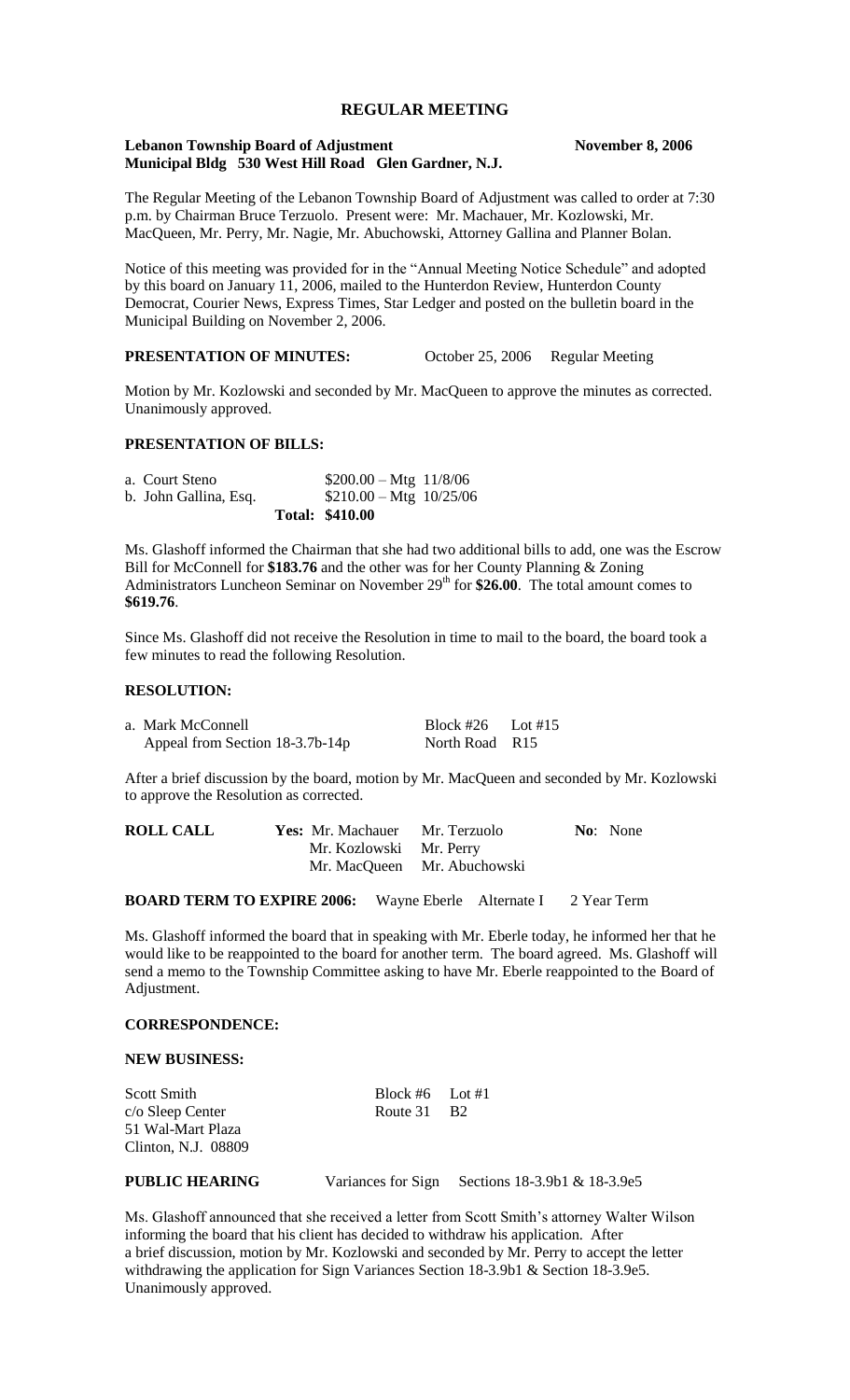# **Lebanon Township Board of Adjustment November 8, 2006 Page 2**

# **Attorney Gallina will draft a Resolution to be placed on the agenda for January 10, 2007.**

Ms. Glashoff stated that she has received a letter from Attorney Babinski granting an Extension of Time through February 28, 2007. Cingular Wireless has asked to be placed on the agenda for January 24, 2007. Ms. Glashoff stated that Attorney Babinski informed her that they will be revising the plans to include a co-locator to the purposed Cell Tower at the Autobody Shop on Route 513. Attorney Gallina said that with this new application Cingular will need to re-notice for their own application since we now have a co-locator coming on board.

Susan McGreevy Block #61 Lot #35 232 Mt. Airy Road Mt. Airy Road RC 71/2 Glen Gardner, N.J. 08826

**PUBLIC HEARING** Conditional Use/Site Plan/Variance for Accessory Apartment. Section 18-3.7.14(j) (o)

Ms. Glashoff informed the board that at the October  $11<sup>th</sup>$  meeting Ms. McGreevy was going to come back to the board on October  $25<sup>th</sup>$ , but then decided to do a variance for the septic system which would require a whole new re-noticing to the property owners because it had been announced for the October  $25<sup>th</sup>$  meeting which did not occur. Mr. Kozlowski noted that last time we only had 5 members present and this evening we have 7. Per Attorney Gallina we now have 7 board members and with a conditional use application you need 5 affirmative votes. Attorney Gallina announced that Ms. McGreevy noticed from Section 18-3.7.14(o) besides re-noticing for Section 18-3.7.14(j), the following items were marked into evidence: **A1**-Taxes Paid, **A2-**Notice to Property Owners, **A3**-Affadavit of Proof of Service, **A4-**POD Slips, **A5**-Notice in Newspaper.

Ms. McGreevy was sworn in at this time. The balance of the items were marked into evidence: **A6**-Zoning Denial, **A7**-Survey-Plot Plan prepared by Robert lee Assoc. dated December 19, 2005 with a revision date of August 31, 2006, **A8**-Architectural Plans, **A9**-10 Photos, **A10**-Floor Plan.

Ms. McGreevy make a presentation to the board stating that she and her husband would like to convert the barn/garage into a guest house. They meet the criteria of the Accessory Apartment Ordinance except for the floor ratio and the septic system requirements. They hired an engineer to review the plans for the septic and with their discussions with the County Board of Health they would like to tie into the existing septic system and have one large septic system to accommodate both residences. The square footage of the barn is 1658 square feet. In laying out the interior design, it makes more sense to have the apartment the entire 1658 square feet. The apartment would consist of a kitchen, large living room which will include a dining area, bathroom, 1 bedroom and laundry room. At the conclusion of Ms. McGreevy's testimony, Chairman Terzuolo asked if the board had any questions.

Mr. MacQueen asked if this apartment would be for their parents. Ms. McGreevy stated yes, when and if they would need it and in the meantime they would utilize the apartment. Mr. MacQueen if they would be renting it out until the time came that the parents would need the apartment. Ms. McGreevy stated no, it would sit vacant. Mr. MacQueen asked if an engineer had looked at the building regarding structure and asked about footings. Ms. McGreevy stated they would only have to do two footings on the back end of the building which would be on the side where the bedroom and bathroom would be located. The building is a pole barn and the foundation stopped before those footings. Only those two footings would need to be reset. Mr. MacQueen asked about getting a letter from the County Board of Health regarding the septic if the board approved this application. Ms. McGreevy stated that would not be a problem. Also, Ms. McGreevy stated that the building has electric and it is metered off the main house. Mr. Kozlowski asked if they plan on getting a new tank and tying into the existing septic. Ms. McGreevy stated depending on the pitch to where the existing tank is or the distribution box on whether or not they need a new tank to tie in or they can tie into the existing tank.

Mr. Machauer asked the age of the barn. Ms. McGreevy stated it was built around 1980. Ms. McGreevy stated since they purchased the property in 2002 they have used the building for storage. Mr. Machauer asked the size of the existing septic tank. Ms. McGreevy stated it is 1750 gallon tank. Mr. Nagie asked if they would be changing the structure in any way. Ms. McGreevy stated no. Mr. Nagie questioned the term accessory apartment versus a guest house. Attorney Gallina said they are one in the same. Mr. Abuchowski asked if the electric for the apartment was coming off a meter from the main house and if it were 200 amp. Ms. McGreevy stated yes and if they decide to have a separate meter it would still come off the main house.